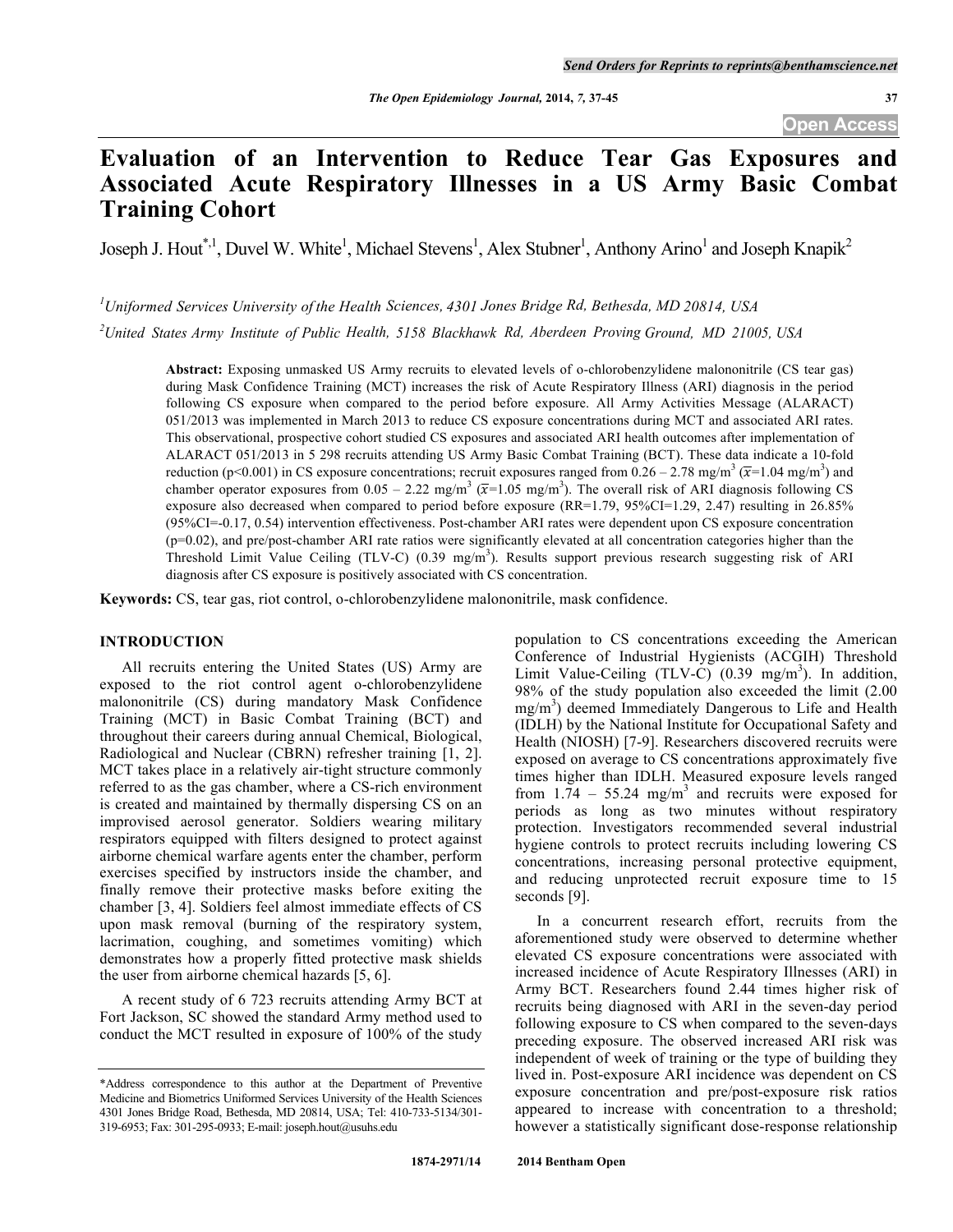could not be established. Researchers concluded that lowering CS exposure concentration in the MCT could lower ARI rates and decrease lost training time and health care costs within this BCT population [10].

Preliminary results of both of these studies were presented to US Army medical and training officials through the Army Public Health Command (APHC), resulting in the publication of All Army Activities (ALARACT) message 051/2013. ALARACT 051/2013 was implemented across the US Army in March 2013 as an intervention to address the elevated CS concentrations and ARI risks found at Fort Jackson. The ALARACT incorporated several recommendations made by researchers including reduction of CS used during MCT and maximum 15 second unprotected exposure times. In addition, it mandated semiannual industrial hygiene surveys and periodic wet cleaning of MCT chambers across the Army [11]. The present study was conducted after implementation of ALARACT 051/2013 and was designed to evaluate the efficacy the intervention to lower CS exposure concentrations and MCT associated ARI risk.

#### **METHODS**

This observational, prospective cohort study quantified CS exposure concentrations as well as incidence and distribution of ARI before and after CS exposure to explore the association between CS exposure concentrations and ARI health outcomes in a gender integrated cohort of 5 298 recruits completing mandatory MCT during US Army BCT at Fort Jackson, S.C. from 13 March to 30 April 2013. It further compared both CS exposure concentrations and ARI incidence results with those observed before implementation of ALARACT 051/2013 to evaluate intervention effectiveness. The study protocol was approved by the US Army Training and Doctrine Command (TRADOC) and the Uniformed Services University (USU) Office of Research, and was considered non-human subject research by the USU Institutional Review Board (IRB) [12].

Mask confidence training was scheduled by BCT companies (groups of approximately 200 recruits) through coordination with CBRN staff operating the Fort Jackson MCT. Typically, training was scheduled during the first three weeks of BCT at the rate of one company per day. Fort Jackson training officials provided investigators with company MCT dates, BCT start dates, and barracks types by unit identification code (UIC) prior to each scheduled MCT event.

On the day of the mask training, CBRN staff divided training units into four exposure groups of about 50 recruits each due to the limited size of the mask confidence chamber (described by Hout *et al*.); investigators did not influence exposure group size or composition [10]. Groups were then staged outside of the mask confidence chamber where they donned their protective masks and were inspected for functionality by CBRN staff prior to entering the chamber [9].

CBRN staff pre-heated a metal container to a mean temperature of  $199^{\circ}$  C on an electric hot plate (General Electric model# 169214) positioned on a 1.10 m metal table in the center of the chamber. After approximately five minutes, the contents of three 650 mg CS capsules were poured directly into the container causing immediate CS dispersion. CS was not agitated with a stirring rod as observed in previous studies and visibly aerosolized in less than three minutes. The first exposure group then entered the mask confidence chamber, lined up against the walls, performed various exercises specified by training staff, and finally removed their protective masks before exiting the chamber. CBRN staff then opened additional CS capsules and poured the contents in the metal container at the rate of one capsule for every 50 recruits exiting the chamber. The next group then entered and training continued in this manner until the entire BCT company completed chamber training.

Military trainers from each company provided rosters to document attendance, exposure group assignment (1-4), and mask confidence chamber completion. Recruits were included in the study population if they completed the mask confidence chamber with their assigned BCT company. Investigators were provided a count of recruits by unit identifier and exposure group upon successful completion of the mask confidence chamber at the end of each training exercise; no personal identifying data were provided. The numbers of recruits not present for training and those from a different BCT company were listed on the rosters and excluded from the analyses. Exposure categories were assigned to each group by their CS exposure concentration: 0.00-0.39 mg/m<sup>3</sup>, 0.40-1.00 mg/m<sup>3</sup>, 1.01-1.50 mg/m<sup>3</sup>, and greater than 1.50 mg/m<sup>3</sup>. Exposure categories were based on ACGIH TLV-C [skin]  $(0.39 \text{ mg/m}^3)$ , one-half IDLH  $(1.00 \text{ g/m}^3)$ mg/m<sup>3</sup>) and three-fourths IDLH  $(1.50 \text{ mg/m}^3)$  [7, 8].

The US Occupational Safety and Health Administration (OSHA) modified NIOSH Physical and Chemistry Analytical Method (P&CAM) 304 was used to determine CS concentration for each exposure group [13, 14]. Personal sampling of individual recruits was not feasible; however previous studies showed a single static sample located eight meters from the entrance in the center of this particular chamber could characterize CS concentration during MCT and be used as a surrogate for individual CS exposures [9]. As with previous work, this study used a sampling train consisting of an OSHA Versatile Sampler (OVS) suspended 1.37 m above the floor (to represent the human breathing zone) connected to an air sampling pump using a 1.4 m section of Tygon tubing. The OVS contains both a filter and sorbent material, ideal for collecting both CS aerosol and vapors. The pump used was calibrated onsite to 1.5 liters per minute each day before sampling (and validated again after sampling). The pump was started when the first recruit of an exposure group entered the chamber and stopped when the last recruit of the exposure group exited. Total sampling time was annotated from the digital readout on the sampling pump and sample media was then capped, sealed in a plastic bag, and placed outside of the chamber in an ice filled cooler. New OVS media was then installed onto the pump and sampling continued until all exposure groups completed training.

In addition to static sampling, chamber operators were personally monitored using the same sampling train and flow rate as described above. The OVS media was clipped within six inches of the operator's nose and the pump was started when the operator entered the chamber. The pump was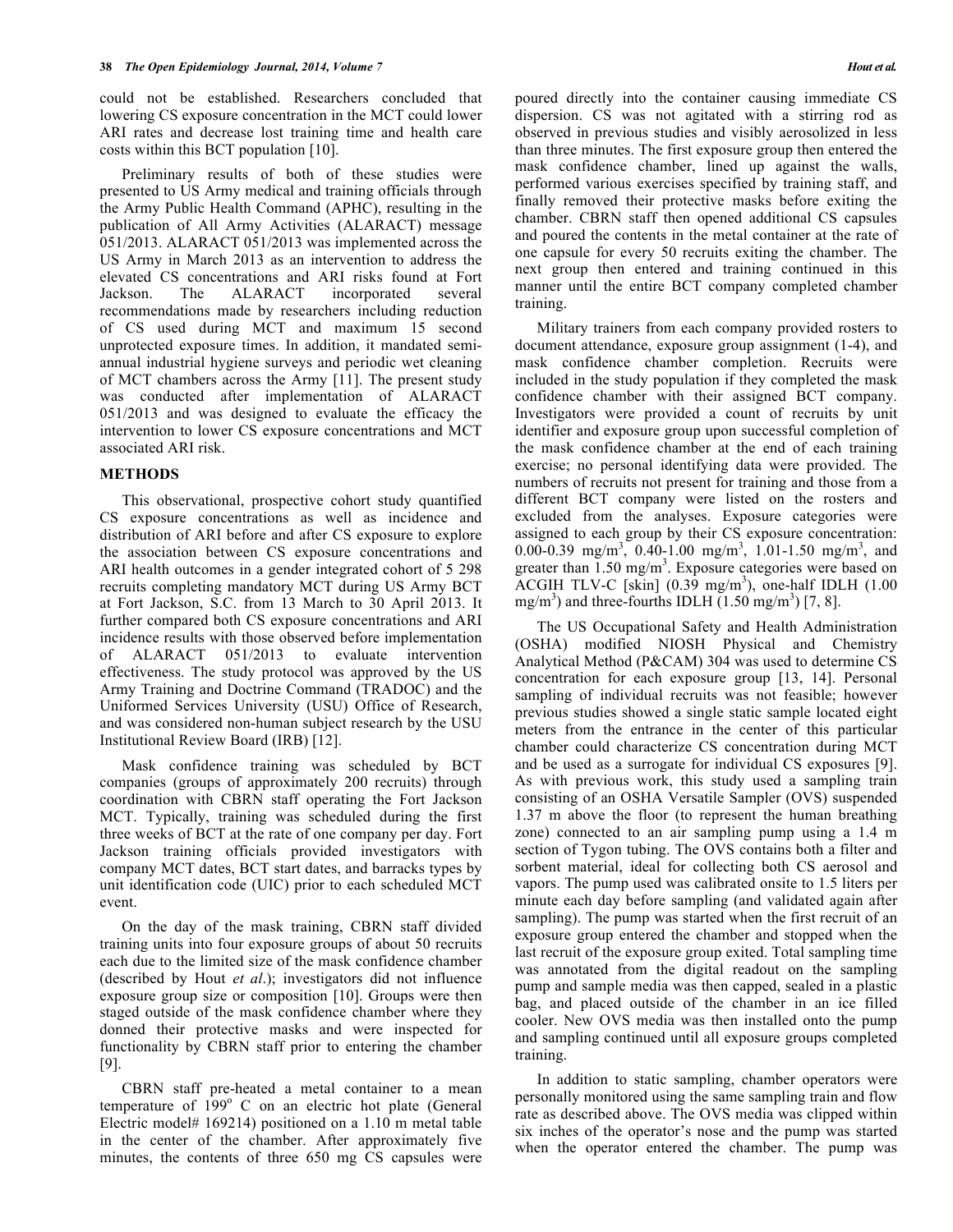stopped only after the entire 200 recruit unit completed training and the operator departed the chamber. Total sampling time was annotated and samples were capped, sealed in individual bags, packaged on ice with daily area monitoring samples, and shipped within 24 hours to a certified laboratory for analysis.

Health surveillance data was captured using the same methodology described in previous work [10]. Clinically diagnosed ARI case counts for each company completing the MCT were captured through existing weekly Fort Jackson Acute Respiratory Disease Surveillance (ARDS) systems [15]. This surveillance program queried the Composite Healthcare Computer System (CHCS) for clinically diagnosed ARI encounters within the Fort Jackson recruit population matching one or more of the following International Classification of Diseases Version 9 (ICD-9) codes: 079.99 Viral infection, not otherwise specified (NOS); 382.9 Otitis media NOS; 460 Nasopharyngitis, acute; 461.9 Acute sinusitis; 465.8 Acute upper respiratory infections of other multiple sites; 465.9 Acute upper respiratory infections of unspecified site; 466.0 Bronchitis, acute; 486 Pneumonia, organism NOS; 487.0 Influenza with pneumonia; 487.1 Influenza with respiratory manifestation, not elsewhere classified (NEC); 487.8 Influenza with manifestation NEC; 490 Bronchitis NOS; 784.1 Pain, Throat; and 786.2 Cough [10]. Preventive medicine personnel used these data combined with military training unit specific attendance rosters to determine case and exposure group status for recruits diagnosed with ARI during their company's surveillance period. For the purposes of the present study, the surveillance period started seven days before each unit's chamber training and ended seven days after completion. Recruits who completed training with their unit and were diagnosed with ARI in the surveillance period were designated as cases. Incidence rules provided to preventive medicine personnel dictated that the first diagnosis of ARI during a surveillance period was used as the date of encounter; however if an afebrile case progressed to a febrile case later in the surveillance period, date of febrile diagnosis took precedence. A febrile case was defined as diagnosis with one or more of the aforementioned ICD-9 codes and an oral temperature greater than 38.1° C. Investigators were provided ARI count data in a format that summarized the number of incident cases by training unit, exposure group, date of medical encounter, and febrile/afebrile status. Personal identifying data were not provided to investigators (Table **1**). Investigators used the date of encounter to determine if a case occurred in the week preceding the chamber (pre-chamber ARI) or in the sevendays following the chamber (post-chamber ARI). Prechamber ARI cases were treated as non-susceptible for postchamber ARI and were excluded from post-chamber risk calculations.

CS concentrations were matched to corresponding military unit, exposure group data, and ARI incidence and entered into SPSS Statistics for Windows (Version 19, IBM Corp., 2010) for data management. Open Source Epidemiologic Statistics for Public Health (Version 3.01, www.openepi.com., 2013) was used to calculate chi-squared values, Breslow-Day tests for interaction, stratified risks, attributable risks, as well as unadjusted and Mantel-Haenszel adjusted risk ratios (RR) with corresponding 95% confidence intervals (95% CI). Statistical Package for the Social Sciences (SPSS) was used to calculate means, standard deviations, Shapiro-Wilk tests, and 95% confidence intervals for CS concentrations. SPSS was also used to conduct Poisson regression analyses to explore the relationship between CS exposure concentrations and ARI outcomes.

## **RESULTS**

#### **Exposure Assessment**

Table **2** depicts the CS exposure data for trainees and chamber operators in this study. Recruit CS exposure concentrations were observed from  $0.26 - 2.78$  mg/m<sup>3</sup>  $(\overline{x}$ =1.04 mg/m<sup>3</sup>) over 106 unique MCT events with exposure durations ranging from  $5.0 - 25.0$  minutes ( $\overline{x}$ =11.67 min). Personal monitoring of six chamber operators over 28 sampling episodes demonstrated CS exposure concentrations ranging from  $0.05 - 2.22$  mg/m<sup>3</sup> ( $\dot{\overline{x}}$ =1.05 mg/m<sup>3</sup>) with exposure durations from  $20.0 - 162.0$  minutes ( $\overline{x}$ =62.73 min). Trainee eight-hour time weighted averages (TWA) ranged from 0.004 – 0.11 mg/m<sup>3</sup> ( $\bar{x}$ =0.02 mg/m<sup>3</sup>) and chamber operator TWA ranged from  $0.02 - 0.35$  mg/m<sup>3</sup>  $(\overline{x}=0.12 \text{ mg/m}^3)$ . Nearly 90% of area samples (n=94) and personal monitoring samples (n=24) exceeded the ACGIH TLV-C [skin]  $(0.39 \text{ mg/m}^3)$ ; five of these (four area samples and 1 personal monitoring sample) exceeded the IDLH (2.00  $mg/m<sup>3</sup>$ ). Neither trainees nor operators exceeded the 8-hour  $\overline{\text{OSHA}}$  PEL (0.40 mg/m<sup>3</sup>) [16].

## **Outcome Assessment**

Of the 5 298 recruits who participated in MCT during the surveillance period, the majority (55%) completed the MCT during week two of BCT and 96% completed the training during the first three weeks of BCT (Table **3**). Trainees lived in one of three building types: 1) Starship barracks (SS) – Housing units with multiple 60-person rooms; 2) Relocatable barracks (RL) – Temporary modular structures capable of housing up to 50-people per room; and 3) Star base barracks

**Table 1. Example of de-identified ARI health outcome data provided to investigators.**

| Company (UIC)        | <b>Chamber Date</b> | $\bf Case~#$ | <b>Encounter Date</b> | Febrile/Afebrile | <b>Exposure Group</b> |
|----------------------|---------------------|--------------|-----------------------|------------------|-----------------------|
| WHG01<br>13 Mar 2013 |                     | 10 Mar 2013  | A-Feb                 |                  |                       |
|                      |                     |              | 15 Mar 2013           | Feb              |                       |
|                      |                     |              | 13 Mar2013            | A-Feb            |                       |
|                      |                     |              | 12 Mar 2013           | A-Feb            |                       |
| WHG02                | 14 Mar 2013         |              | 19 Mar 2013           | A-Feb            |                       |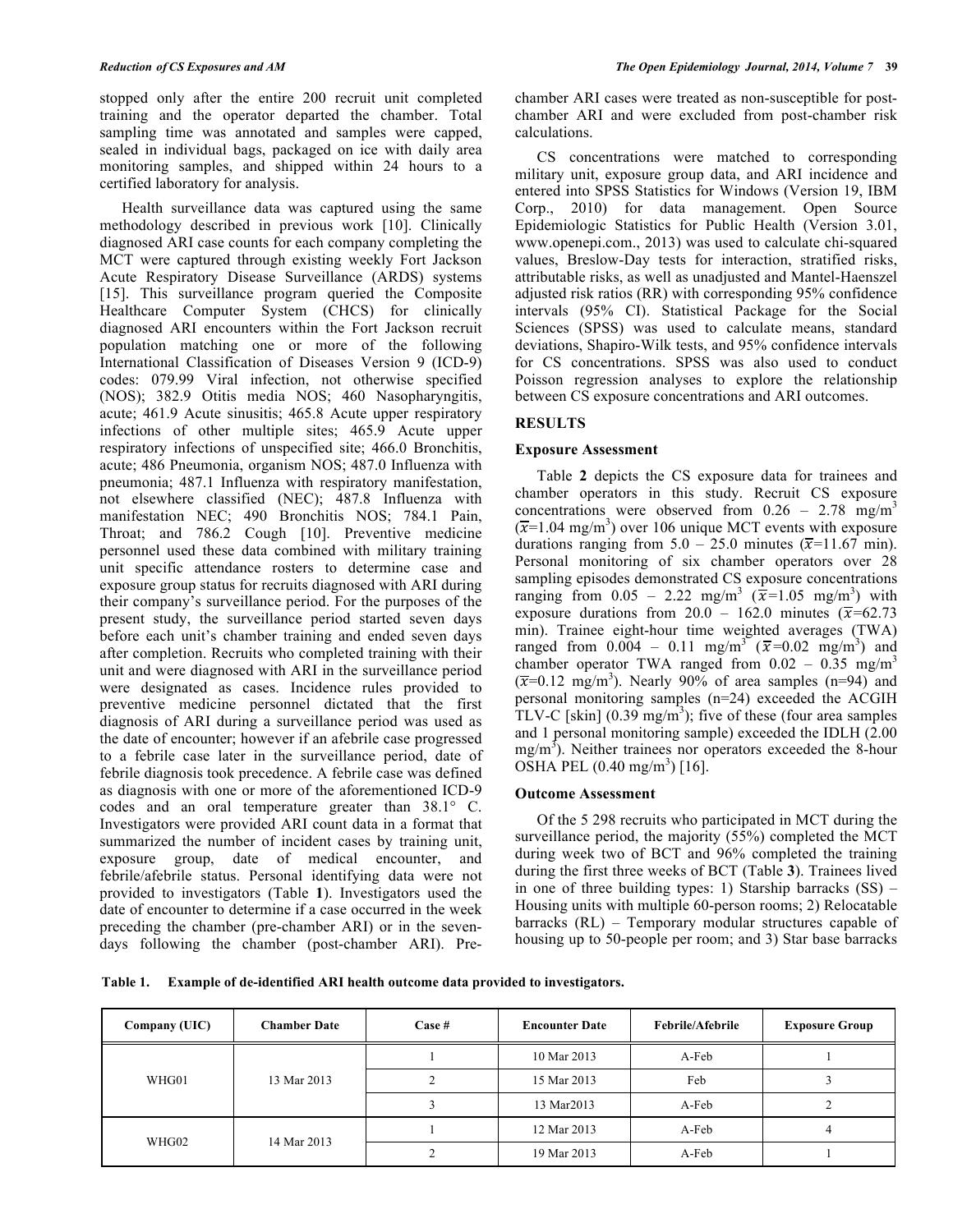(SB) – Newer housing units with multiple 60-person rooms. Nearly half of the recruits (45%) lived in relocatable barracks.

**Table 2. CS exposure concentrations for trainees and chamber operators.**

| N(%                                            |                               |                                      |  |  |
|------------------------------------------------|-------------------------------|--------------------------------------|--|--|
| Overall                                        | <b>Trainees</b><br>5298 (100) | <b>Chamber Operators</b><br>28 (100) |  |  |
| $CS$ Concentration $[mg/m3]$                   |                               |                                      |  |  |
| $[0.00 - 0.39]$                                | 600 (11.33)                   | 4 (14.29)                            |  |  |
| $[0.40 - 1.00]$                                | 2578 (48.66)                  | 9(32.14)                             |  |  |
| $[1.01 - 1.50]$                                | 1063(20.06)                   | 9(32.14)                             |  |  |
| $[1.51 - 2.0]0$                                | 702 (13.25)                   | 5(17.86)                             |  |  |
| $[-2.0]$                                       | 355(6.70)                     | 1(3.57)                              |  |  |
| Exceeded ACGIH TLV-C $[0.39 \text{ mg/m}^3]$ . |                               |                                      |  |  |

Exceeded NIOSH IDLH  $[2.0 \text{ mg/m}^3]$ .

There were 155 clinically diagnosed cases of ARI (4 febrile and 151 afebrile) observed in the study population. Approximately one-third (n=56) of these cases occurred in the seven days prior to CS exposure (pre-chamber) and the **Table 3. ARI incident cases by week the CS chamber occurred and building type.**

|                      | N(%)                                |                                      |                                        |  |  |
|----------------------|-------------------------------------|--------------------------------------|----------------------------------------|--|--|
| <b>Overall</b>       | <b>Pre-Chamber</b><br>ARI 56 (1.06) | <b>Post-Chamber</b><br>ARI 99 (1.87) | <b>Total</b><br><b>Population 5298</b> |  |  |
| <b>Chamber Week</b>  |                                     |                                      |                                        |  |  |
| 1                    | 9(0.78)                             | 17(1.46)                             | 1166                                   |  |  |
| $\mathbf{2}$         | 37(1.26)                            | 64(2.19)                             | 2929                                   |  |  |
| 3                    | 9(0.89)                             | 17(1.68)                             | 1009                                   |  |  |
| 8                    | 1(0.01)                             | 1(0.01)                              | 194                                    |  |  |
| <b>Building Type</b> |                                     |                                      |                                        |  |  |
| <b>SS</b>            | 21(1.21)                            | 39(2.25)                             | 1737                                   |  |  |
| RI.                  | 20(0.84)                            | 39(1.64)                             | 2378                                   |  |  |
| <b>SB</b>            | 15(1.27)                            | 21 (1.78)                            | 1183                                   |  |  |

remaining two-thirds (n=99) occurred during the seven days following CS exposure (post-chamber). Table **4** shows that the overall ARI risk was significantly higher in the seven days following exposure to CS compared to the seven-day period before the exposure (RR=1.79, 95%CI=1.29, 2.47).

|  | Table 4. ARI rates and attributable risks (per 100 person-weeks) by chamber week, building type, and CS concentration. |  |  |  |  |
|--|------------------------------------------------------------------------------------------------------------------------|--|--|--|--|
|--|------------------------------------------------------------------------------------------------------------------------|--|--|--|--|

|                                         | ARI Rates and Attributable Risks (95% CI)                  |                                                             |                                                    |                                                              |
|-----------------------------------------|------------------------------------------------------------|-------------------------------------------------------------|----------------------------------------------------|--------------------------------------------------------------|
| <b>Overall</b>                          | Pre-Chamber ARI Incidence <sup>1</sup><br>1.06(0.81, 1.37) | Post-Chamber ARI Incidence <sup>1</sup><br>1.89(1.55, 2.30) | Attributable Risk <sup>0</sup><br>0.83(0.37, 1.29) | Pre/Post Chamber Rate Ratio <sup>1</sup><br>1.79(1.29, 2.47) |
| <b>Chamber Week</b>                     |                                                            |                                                             |                                                    |                                                              |
| 1                                       | 0.77(0.38, 1.49)                                           | 1.47(0.90, 2.36)                                            | $0.70$ ( $-0.16$ , $1.55$ )                        | 1.90(0.85, 4.25)                                             |
| $\mathbf{2}$                            | 1.26(0.91, 1.74)                                           | 2.21(1.73, 2.82)                                            | 0.95(0.28, 1.62)                                   | 1.75(1.17, 2.62)                                             |
| $\mathbf{3}$                            | 0.89(0.44, 1.71)                                           | 1.70(1.04, 2.73)                                            | $0.81 (-0.18, 1.78)$                               | 1.91(0.85, 4.26)                                             |
| 8                                       | 0.52(0.00, 3.16)                                           | 0.52(0.00, 3.17)                                            | $0.00(-1.43, 1.43)$                                | 1.01(0.06, 15.95)                                            |
| <b>Mantel-Haenszel RR</b>               |                                                            |                                                             |                                                    | 1.79(1.29, 2.48)                                             |
|                                         | <b>Breslow-Day Test for Interaction</b>                    |                                                             |                                                    | $p=0.97$                                                     |
| <b>Building Type</b>                    |                                                            |                                                             |                                                    |                                                              |
| <b>SS</b>                               | 1.21(0.78, 1.85)                                           | 2.27(1.66, 3.10)                                            | 1.06(0.19, 1.94)                                   | 1.88(1.11, 3.18)                                             |
| RL                                      | 0.84(0.54, 1.30)                                           | 1.65(1.21, 2.26)                                            | 0.81(0.18, 1.45)                                   | 1.97(1.15, 3.36)                                             |
| SB                                      | 1.27(0.75, 2.10)                                           | 1.80(1.16, 2.75)                                            | $0.53$ ( $-0.46$ , $1.52$ )                        | 1.42(0.74, 2.74)                                             |
| <b>Mantel-Haenszel RR</b>               |                                                            |                                                             | 1.79(1.29, 2.47)                                   |                                                              |
| <b>Breslow-Day Test for Interaction</b> |                                                            |                                                             |                                                    | $p=0.73$                                                     |
| $CS$ Concentration (mg/m <sup>3</sup> ) |                                                            |                                                             |                                                    |                                                              |
| $0.00 - 0.39$                           | 0.67(0.20, 1.77)                                           | 0.50(0.10, 1.54)                                            | $-0.16$ $(-1.03, 0.70)$                            | 0.76(0.17, 3.36)                                             |
| $0.40 - 1.00$                           | 1.09(0.75, 1.57)                                           | 1.77(1.32, 2.36)                                            | 0.68(0.03, 1.33)                                   | 1.63(1.02, 2.60)                                             |
| $1.01 - 1.50$                           | 1.04(0.56, 1.87)                                           | 2.19 (1.45, 3.28)                                           | 1.15(0.08, 2.22)                                   | 2.11(1.04, 4.31)                                             |
| >1.50                                   | 1.23(0.70, 2.12)                                           | 2.68(1.85, 3.86)                                            | 1.45(0.27, 2.64)                                   | 2.18(1.14, 4.19)                                             |
| <b>Mantel-Haenszel RR</b>               |                                                            |                                                             |                                                    | 1.79(1.29, 2.48)                                             |
| <b>Breslow-Day Test for Interaction</b> |                                                            |                                                             | $p=0.57$                                           |                                                              |

 $(0<sup>1</sup>95%$  confidence limits testing the exclusion of 0 or 1, as indicated).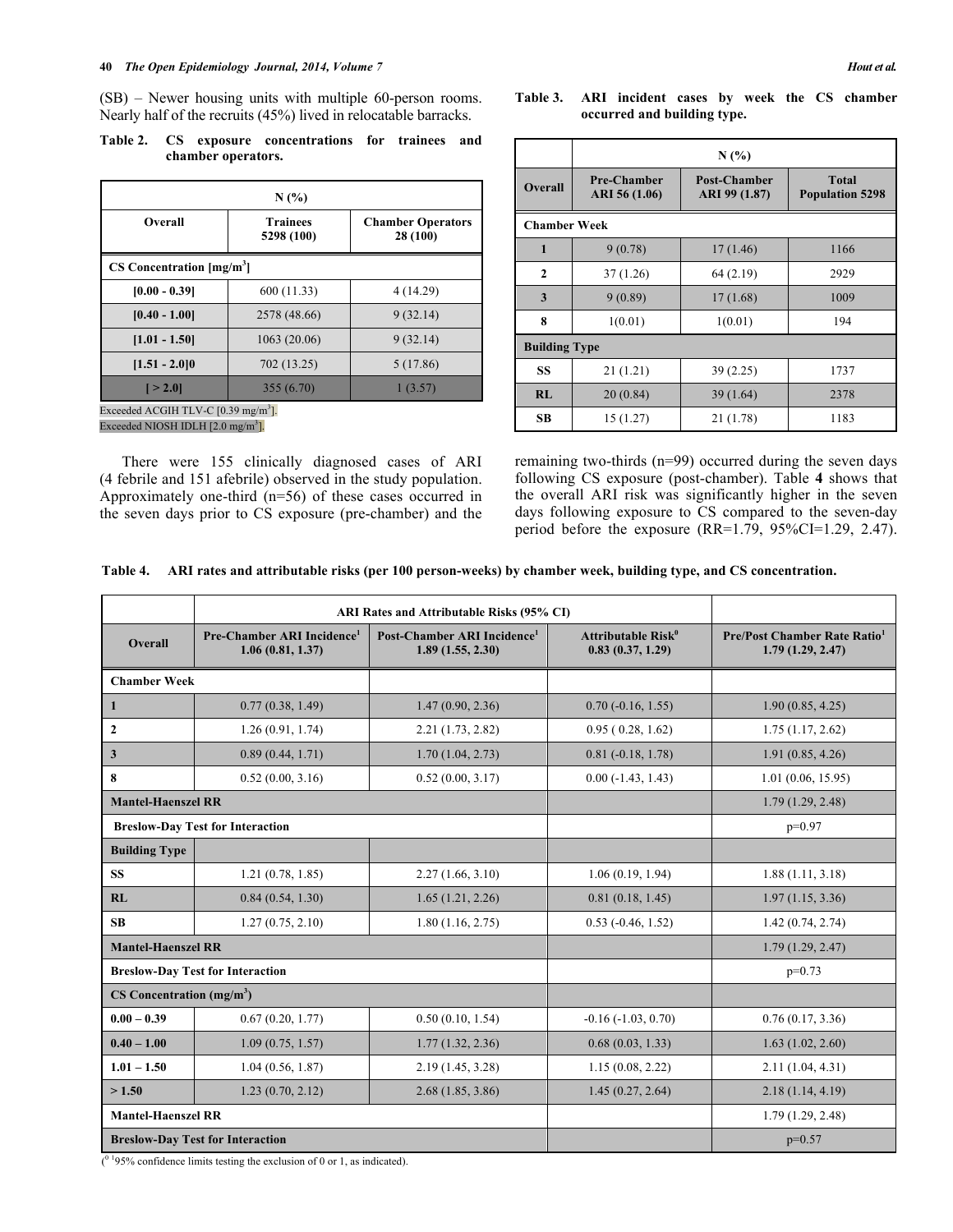Increased ARI risk was observed independent of the week of CS exposure or barracks building type. Stratum specific Mantel-Haenszel adjusted rate ratios did not suggest confounding and the Breslow-Day test for interaction did not suggest interaction by either variable. A chi-squared test for homogeneity revealed no significant difference between prechamber ARI incidence rates across chamber weeks  $(p=0.37)$ , building types  $(p=0.38)$ , CS concentration categories (p=0.75); or post-chamber ARI incidence rates with respect to chamber week  $(p=0.18)$  or building type (p=0.35). However, a chi-squared test for independence suggested that post-chamber ARI rates (p=0.02) were dependent upon CS exposure concentration.

A Poisson regression analysis showed a significant difference between pre and post-chamber ARI rates across all concentration categories (p=0.049) and significantly elevated pre/post-chamber ARI rate ratios at all concentration categories higher than the ACGIH TLV-C [skin]. These elevated rate ratios however, were not statistically different from each other (p=0.58) (Fig. **1**).

#### **DISCUSSION**

Comparing the results of this study with those conducted before ALARACT 051/2013 implementation shows that the change in Army MCT procedures resulted in an approximately 10-fold decrease in the CS concentration experienced by trainees and chamber operators. It suggests implementation also resulted in a lower risk of ARI diagnosis in the seven-day period following exposure to CS when compared to the seven-day period before CS exposure and further demonstrates post-exposure ARI incidence is dependent upon CS exposure concentration.

Fig. (**2**) compares CS concentrations before and after implementation of ALARACT 051/2013 to illustrate the significant reduction  $(p<0.001)$  in mean CS concentrations for both groups and how these align with established US

exposure guidelines. This decrease resulted in fewer recruits being exposed to CS concentrations exceeding NIOSH IDLH (98% reduced to 7%), ACGIH TLV-C [skin] (100% reduced to 89%), and the OSHA PEL (12% reduced to 0%) compared to recruit exposures before implementation [9].

The reduction in CS exposure concentrations is likely due to the decrease in CS used to conduct the MCT. Prior to the recent procedural changes discussed here, MCT required the dispersal of one-650 mg CS capsule for every 30  $m<sup>3</sup>$  of chamber size to establish an initial CS concentration, followed by one additional capsule for every 10 recruits exiting the chamber to maintain the CS concentration [3, 4]. ALARACT 051/2013 specified a new CS dosage formula (# of capsules = [volume  $(m^3)*0.0107$ ]) that required dispersal of only  $0.32$  CS capsules for every 30 m<sup>3</sup> to establish the initial CS concentration, followed by one additional capsule for every 50 recruits exiting the chamber to maintain the CS concentration [11]. This resulted in nearly two-thirds reduction in the mass of CS used to charge the chamber and an 80% reduction in the mass of CS used to maintain the CS concentration. This reduced CS mass likely resulted in the observed lower airborne CS concentrations experienced by recruits and chamber operators.

Despite chamber operators strictly adhering to the CS dosage instruction of the ALARACT, CS concentrations were not normally distributed  $(p<0.001)$  and ranged from  $0.26 - 2.78$  mg/m<sup>3</sup> for trainees and  $0.05 - 2.22$  mg/m<sup>3</sup> for chamber operators. This distribution is likely due to uncontrolled factors such as the number of times the doors of the chamber were opened and the number of times the chamber operator exited and returned to the chamber. If a recruit's mask was not properly sealed, they were asked to open the door and exit the chamber. Chamber operators often followed the recruit to ensure the mask was properly sealed before allowing chamber re-entry. This recurring scenario may have enabled aerosolized CS to escape the chamber and



**Fig. (1).** Relative incidence of post-chamber ARI by CS concentration and 95% confidence intervals.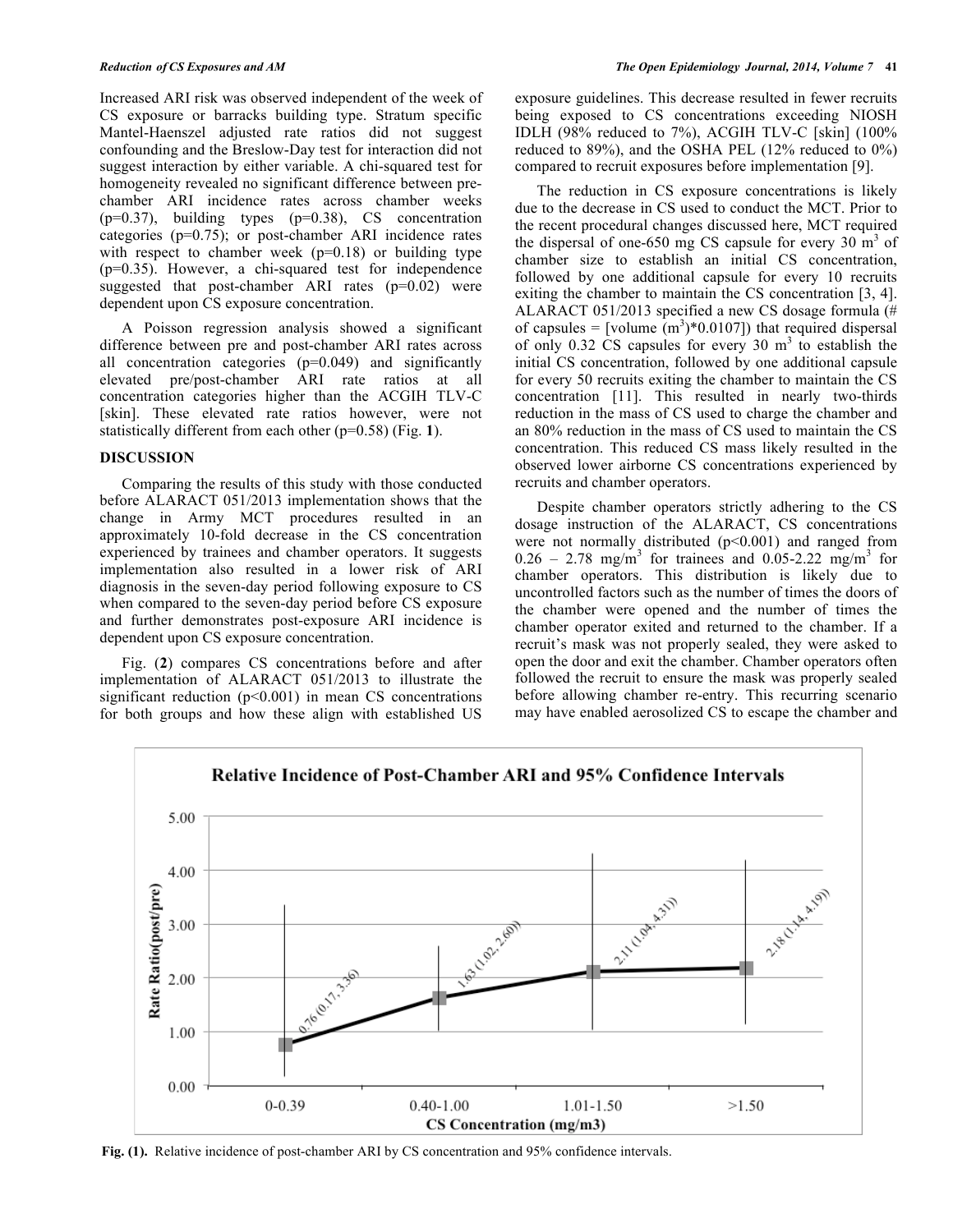

**Fig. (2).** CS Concentration by Exposure Group, Pre and Post ALARACT. •Represents trainee mean exposure concentration; X represents operator mean exposure concentration; vertical bars represent 95% confidence interval.

dilution ventilation to enter thus decreasing the CS concentration experienced by participants. During situations such as this, the personal sampling pump on the respective chamber operator was not paused, which could have also resulted in a decreased CS concentration measurement for chamber operators.

In addition to the decrease in CS concentration, recruit time required in the chamber without their protective mask was also reduced with the ALARACT. In accordance with US Army safety regulations, recruits would no longer be exposed to CS without respiratory protection beyond 15 seconds [17]. Chamber operators strictly enforced this standard and unprotected exposures lasting longer than 15 seconds were not observed. In fact, nearly half of the population only removed masks for durations of less than five seconds. Even in this scenario however, recruits were still exposed *via* the dermal pathway for the duration of the chamber exercise.

The aforementioned changes may have contributed to the reduction in risk of post-chamber ARI diagnoses observed in this study compared with previous work. After implementation of the ALARACT, recruits had a 1.79 times greater risk of ARI diagnosis within the seven days following exposure to CS compared to the seven days before

CS exposure. Similar research conducted before the ALARACT demonstrated a 2.44 times greater risk for ARI diagnosis using the same pre and post-chamber surveillance periods [10]. In both pre and post ALARACT studies, week of chamber training and the barracks building type did not play a significant role in ARI outcomes during the surveillance period. This contradicts previous ARI studies that demonstrated that both building type and week of training had an impact on ARI outcomes [18]. Previous studies however, were conducted before mandatory adenovirus type 4 and 7 vaccine was reintroduced in this population [19]. This vaccine has been shown to significantly decrease febrile ARI incidence among the BCT recruit population across US Department of Defense initial military training sites [20]. Observed ARI disease patterns may have changed due to the impact of these vaccines; as such it is difficult to make comparisons of studies conducted before and after its implementation.

The lack of an observed relationship between prechamber ARI and CS exposure concentrations (p=0.75) coupled with pre-chamber ARI rates that were not significantly different nor elevated at any observed CS concentration levels suggested pre-chamber ARI was independent of CS exposure. Incidence of ARI after CS exposure however, was temporally linked to the exposure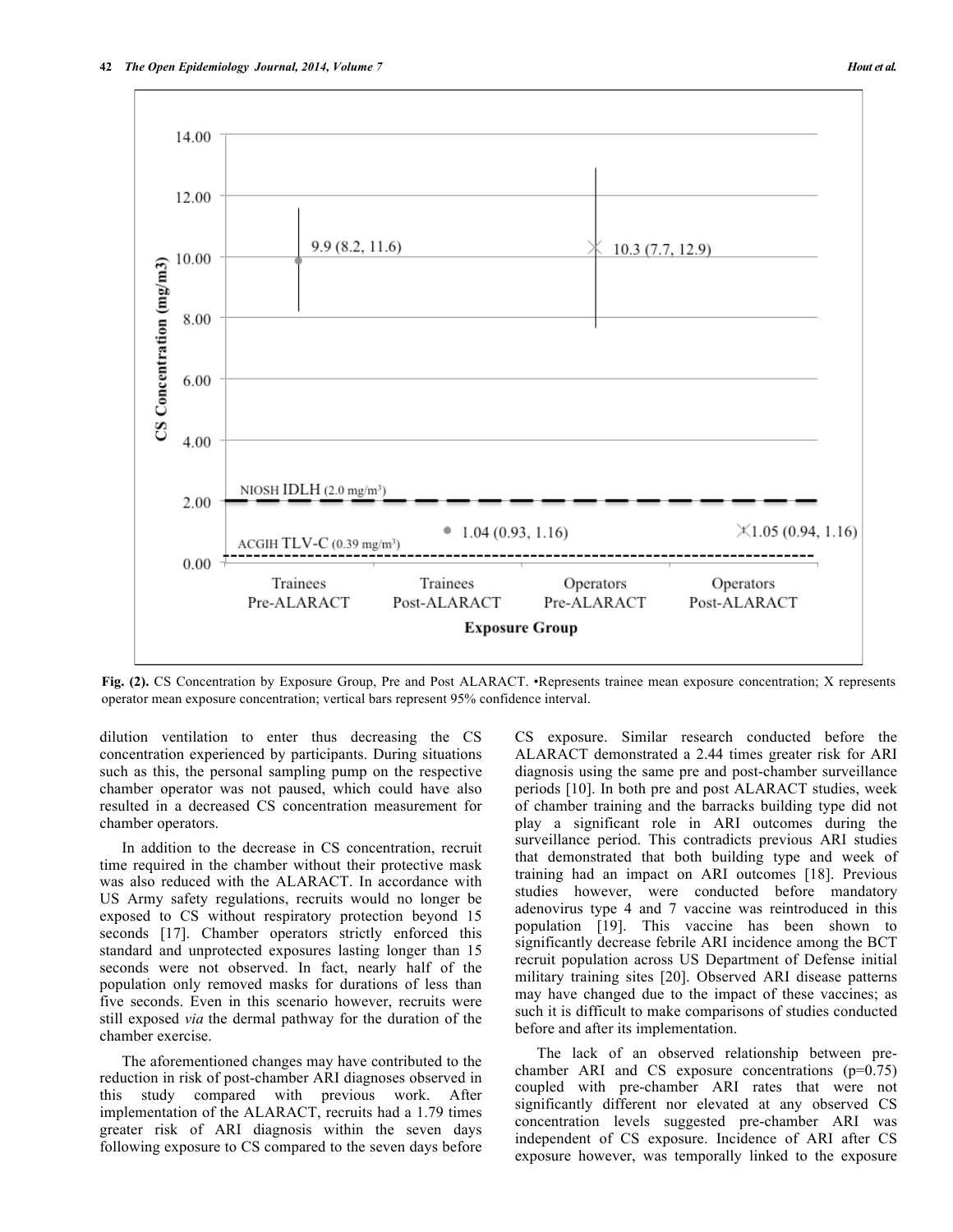and was associated with CS exposure concentrations (p=0.02). Risk of being diagnosed with ARI after exposure to CS was significantly elevated in all concentrations higher than the ACGIH-TLV-C [skin]  $(0.39 \text{ mg/m}^3)$ . There was a statistical difference between the post-chamber ARI rate in the highest CS concentration category  $(>1.5 \text{ mg/m}^3)$ compared to the lowest  $(0.00-0.39 \text{ mg/m}^3)$  (p=0.02). Pre/post-chamber rate ratios were also significantly elevated in all concentrations above the ACGIH-TLV-C [skin] but were not statistically different than each other (Table **4**).

The elevated post-chamber ARI rates and pre/postchamber rate ratios at concentrations above  $0.39 \text{ mg/m}^3$  are suggestive of a protective effect of the ACGIH-TLV-C [skin] compared to CS exposure concentrations exceeding this value. This is further supported by an observed decrease in both the post-chamber ARI rate (0.50, 95%CI=0.10, 1.54) and pre/post-chamber rate ratio (RR=0.76, 95%CI=0.17, 3.36) in this CS concentration range when compared to other groups. However, this reduction in risk was based upon only 11% (n=600) of the population and was not statistically significant. These results are consistent with previous research suggesting CS exposures below IDLH  $(2.00 \text{ mg/m}^3)$ decreased ARI risk when compared to higher CS exposure concentrations [10]. However, the previous study had only 2% (n=134) exposed to CS at this concentration range making it difficult to draw conclusions regarding ARI risks at concentration gradients below IDLH. In the current study, implementation of ALARACT 051/2013 resulted in exposure of 93% (n=4 943) of the study population to CS concentrations less than  $2.00 \text{ mg/m}^3$ . This increase in sample size enabled more detailed analysis at this level and suggested a gradual reduction in elevated ARI risk as CS concentrations levels approach ACGIH-TLV-C [skin] with a potential threshold for doubling of ARI risk in the range of  $0.39 - 1.00$  mg/m<sup>3</sup>. These results are also consistent with previous research suggesting a threshold effect in the range of  $0.00 - 2.00$  mg/m<sup>3</sup> [10].

Table **5** illustrates the differences between ARI rates before and after implementation of ALARACT 051/2013. The overall, pre-chamber, and post-chamber ARI rates increased after implementation of the ALARACT; however only differences in pre-chamber ARI rates reached statistical significance ( $p=0.04$ ). These results were expected since seasonality has been shown to be a predictor of ARI incidence in this population [18, 21]. The pre-ALARACT study was conducted from August – September 2012 before the start of the cold and flu season and demonstrated a febrile ARI incidence rate of 0.030 cases/100 person-weeks and an afebrile ARI incidence rate of 1.20 cases/100 personweeks [10]. During this same period, the febrile ARI incidence rate for all trainees attending BCT at Fort Jackson, SC during this period was 0.087 cases/100-person-weeks [22]. This may have resulted in lower baseline ARI incidence than the present study, which was conducted near the end of the cold and flu season with a higher febrile ARI incidence rate of 0.038 cases/100 person-weeks and an afebrile ARI incidence rate of 1.40 cases/100 person-weeks in this study population. The febrile ARI incidence rate for all recruits attending training at Fort Jackson during this same time period was 0.091 cases/100 person-weeks [23]. Despite the significantly higher baseline ARI rate observed in this study, the adjusted pre/post-chamber ARI rate ratio

decreased after implementation of ALARACT 051/2013 resulting in  $26.85\%$  (95%CI=-0.17, 0.54) effectiveness for the intervention; however neither the difference in the rate ratios nor the effectiveness of the intervention achieved statistical significance (p=0.19). It still suggestive however, that this intervention may have decreased ARI risks associated with exposure to CS in this US Army BCT cohort.

|                                   |                  | <b>Pre-ALARACT   Post-ALARACT   P Value  </b> |      |
|-----------------------------------|------------------|-----------------------------------------------|------|
| <b>Overall ARI Rate</b>           | 2.39(2.05, 2.78) | 2.93(2.49, 3.41)                              | 0.07 |
| <b>Pre-Chamber ARI Rate</b>       | 0.70(0.52, 0.93) | 1.06(0.81, 1.37)                              | 0.04 |
| <b>Post-Chamber ARI Rate</b>      | 1.71(1.42, 2.05) | 1.89(1.54, 2.29)                              | 0.46 |
| <b>MH Adjusted ARI Rate Ratio</b> | 2.44(1.74, 3.43) | 1.79(1.29, 2.48)                              | 0.19 |

**Table 5. Comparison of Pre and post ALARACT ARI rates (per 100 person-weeks) and their 95% confidence intervals.**

This study demonstrated a lower ARI incidence rate in BCT than those presented historically, which is consistent with the study conducted before implementation of ALARACT 051/2013. This lower rate was expected due to the implementation of the Adenovirus 4 and 7 vaccines in 2011 that has been shown to significantly decrease ARI burden in this population [20, 24, 25]. There were only four febrile ARI cases in the study population, one case presented before exposure to CS and the other three were diagnosed post-chamber. All post-chamber cases were exposed to CS in concentrations higher than the ACGIH TLV-C [skin]. This may suggest increased concentrations of CS increase the risk of febrile ARI; however this is difficult to determine based upon such sparse data. It also may suggest the large proportion (97%) of afebrile post-chamber cases in this population are respiratory irritation caused by the effects of CS rather than infection. Post-chamber ARI diagnoses due to irritation would be expected within 24 hours of MCT completion since symptoms associated with CS exposure typically resolve only minutes after cessation of exposure. However, only 5.05% of post-chamber ARI presented within 24 hours of MCT completion. In fact, only 17.17% of postchamber ARI diagnoses occurred within the two days following MCT. This may suggest that CS induced stress on the respiratory tract increases susceptibility to ARI causing pathogens, resulting in a higher post-chamber ARI incidence rate and more cases later in the follow-up period.

Fig. (**3**) combines the data from the pre-ALARACT study with the results obtained in this research to cover a range of CS concentrations from  $0.26 - 55.24$  mg/m<sup>3</sup> [10]. A Poisson regression analysis showed a significant difference between pre and post-chamber ARI rates at all concentration levels (p<0.001); the risk of being diagnosed with ARI before the chamber compared to the risk of being diagnosed after the chamber was significantly elevated in all concentration categories above the ACGIH-TLV-C [skin] with the exception of  $1.50 - 2.00$  mg/m<sup>3</sup>. The lack of statistical significance in this concentration category is likely due to sparseness of data as only 7% (n=836) of the combined population was exposed at these concentrations. The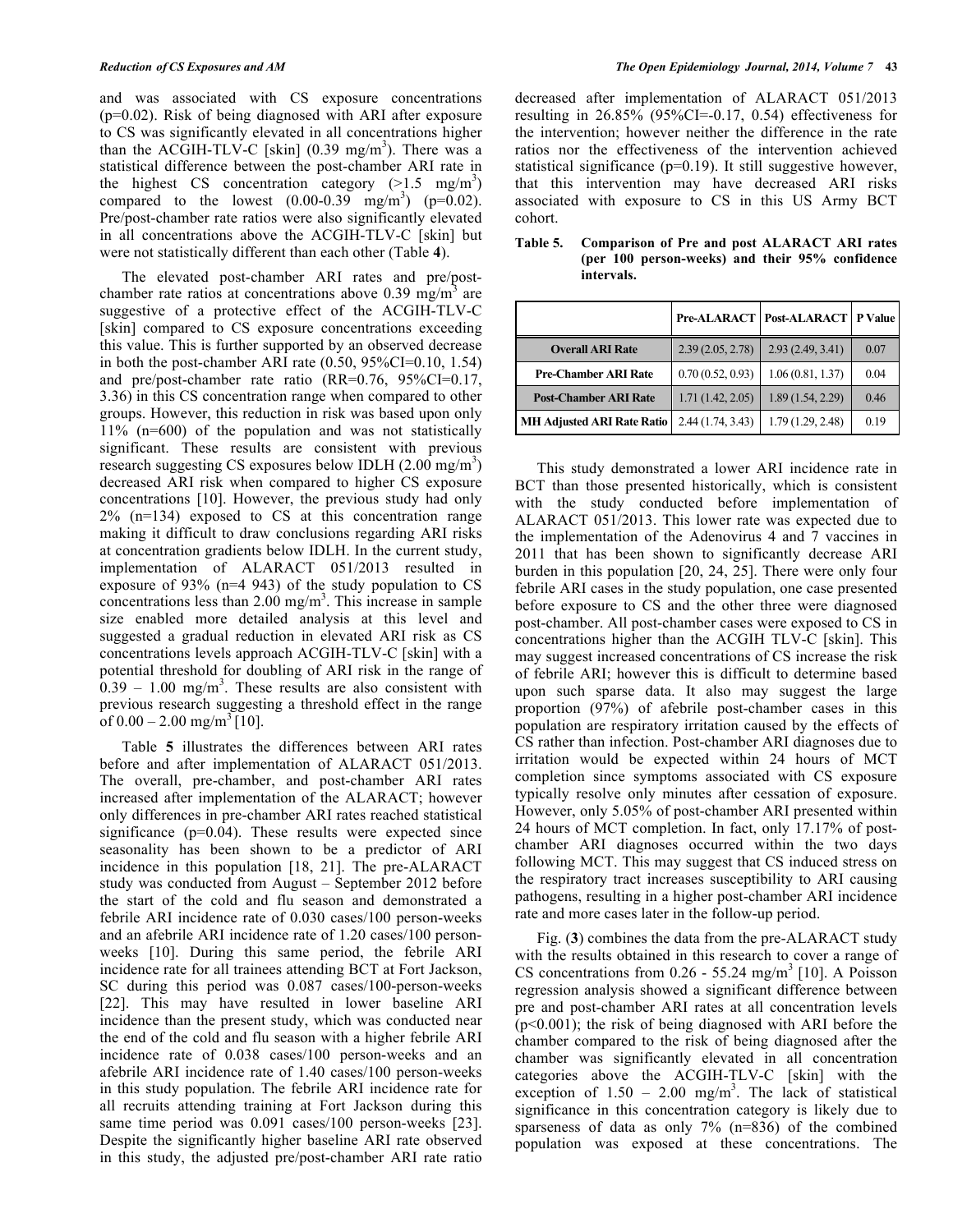

**Fig. (3).** Combined relative incidence of post-chamber ARI by CS concentration and 95% confidence intervals.

combined data reveal that post-chamber incidence was dependent upon CS exposure concentrations (p=0.048) and further supports the suggestion of lower ARI risk at CS concentrations below the ACGIH TLV-C [skin] followed by an increase in risk to a threshold concentration between 0.40 and  $1.00 \text{ mg/m}^3$  where the risk approximately doubles and remains constant. One must be cautious in interpretation of these results however as the analysis failed to detect a difference between rate ratios at the 95% confidence level  $(p=0.65)$ .

There are several limitations associated with this observational study. Investigators were not permitted to influence the training, CS concentrations, CS exposure times, or perform any actions that had the potential to disrupt training which led to limitations in the exposure assessment portion of this study. For example, personal monitoring had the potential to disrupt training, therefore CS exposure concentrations were based upon area sampling rather than personal monitoring. This methodology assumed that CS was evenly dispersed throughout the chamber and that all recruits within an exposure group were exposed to the same level of CS based upon one static sample. While this is an acceptable method to estimate exposures to a group of people, it does not show the variability that would be expected within a given exposure group based upon location in the chamber and number of times the door was opened [14]. Furthermore, exposure time and time with mask removed often varied from recruit to recruit within exposure groups and this variability was not captured. The small amount of data in the lowest concentration category makes it difficult to determine if there is a truly a protective effect afforded by the ACGIH TLV-C [skin]. Future studies should consider lower CS exposure concentrations to better explore health outcomes related to CS exposures occurring below the ACGIH TLV-C [skin].

Another limitation lies in the inability of this study to differentiate between acute respiratory irritation and acute respiratory infection. Health outcomes were based solely upon acute respiratory related ICD-9 codes that appeared in electronic medical records, making it difficult to determine if symptoms were due to CS induced irritation of the respiratory tract or if they were the beginning of a respiratory infection. Furthermore, the brief surveillance period used here may not have been sufficient to identify afebrile cases that later progressed to febrile cases. Given this limitation, the number of febrile incident cases observed was small with febrile ARI rates lower than those observed by Army Public Health Command across the entire Fort Jackson trainee population during the study period (0.030 *vs* 0.087 cases/100-person weeks) [23]. Previous studies however show that febrile ARI rates tend to peak during weeks four through six of Army BCT, and this study did not capture these data since it focused on health outcomes associated with mask confidence chamber training generally completed during the first three weeks of BCT [18, 19]. Without surveillance data for each company for the entire training cycle, it is difficult to determine whether the trends observed here are due to CS exposure or are part of an underlying disease trend that peaks later in the BCT cycle.

# **CONCLUSION**

This study demonstrated that the implementation of the controls outlined in ALARACT 051/2013 resulted in a ten-fold reduction in the CS exposure concentrations experienced by US Army recruits attending BCT at Fort Jackson, S.C. from 13 March to 30 April 2013. It also suggested this intervention may have resulted in a decreased ARI risk in the seven days following mandatory MCT compared to the seven days before exposure when compared to studies conducted before ALARACT implementation. Results from the present study